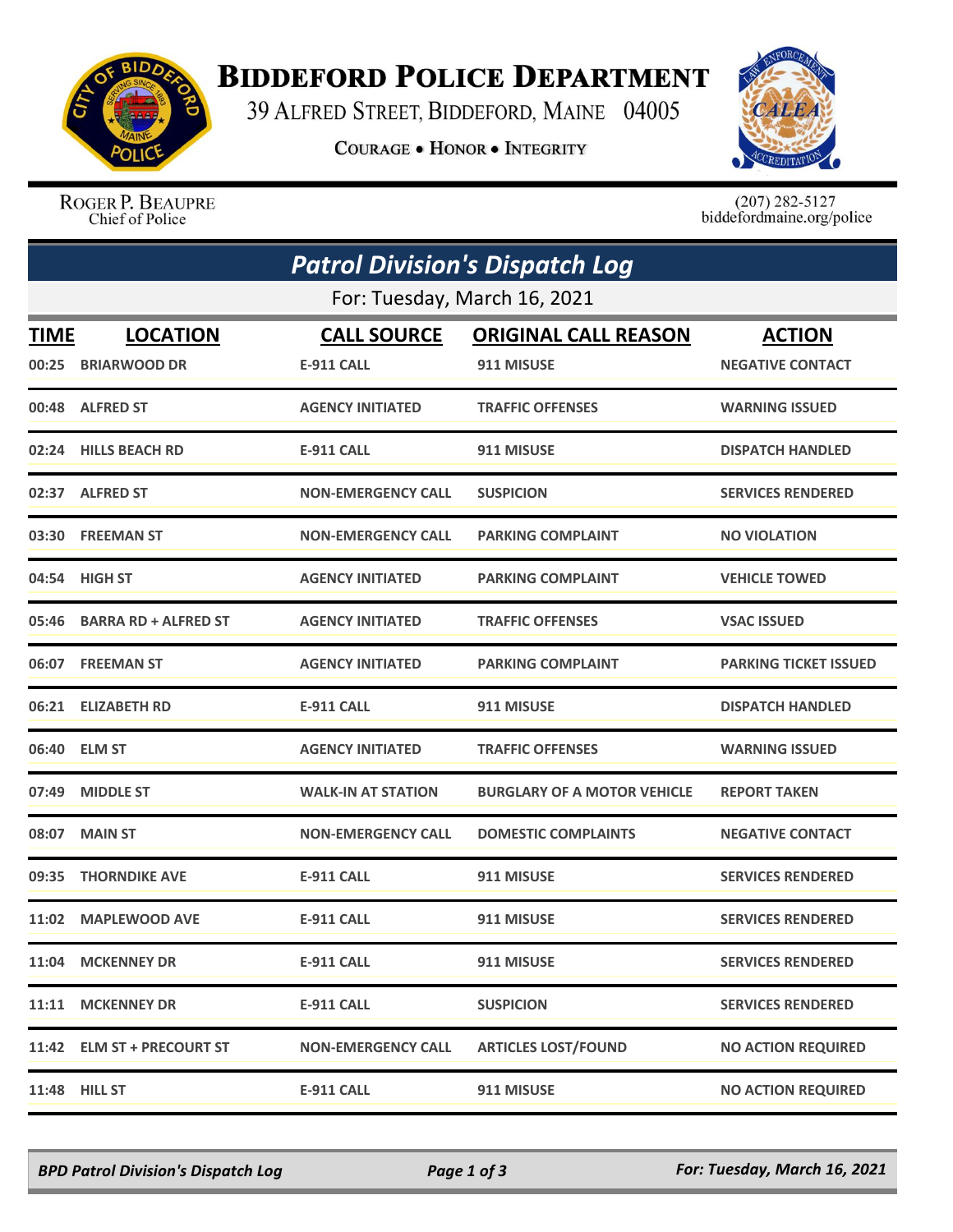| <b>TIME</b> | <b>LOCATION</b>                                    | <b>CALL SOURCE</b>        | <b>ORIGINAL CALL REASON</b>                                                                     | <b>ACTION</b>             |
|-------------|----------------------------------------------------|---------------------------|-------------------------------------------------------------------------------------------------|---------------------------|
|             | 11:56 HILL ST                                      | <b>E-911 CALL</b>         | 911 MISUSE                                                                                      | <b>SERVICES RENDERED</b>  |
|             | 11:56 MARION AVE                                   | <b>NON-EMERGENCY CALL</b> | <b>CIVIL COMPLAINT</b>                                                                          | <b>SERVICES RENDERED</b>  |
|             | 12:16 WENTWORTH ST                                 | <b>NON-EMERGENCY CALL</b> | <b>CHECK WELFARE</b>                                                                            | <b>NEGATIVE CONTACT</b>   |
|             | 12:22 RAYMOND ST                                   | <b>NON-EMERGENCY CALL</b> | <b>ANIMAL COMPLAINT</b>                                                                         | <b>WARNING ISSUED</b>     |
|             | 12:27 LAFAYETTE ST                                 | <b>NON-EMERGENCY CALL</b> | <b>SUSPICION</b>                                                                                | <b>NEGATIVE CONTACT</b>   |
|             | 12:45 ALFRED ST                                    | <b>NON-EMERGENCY CALL</b> | <b>MENTAL ILLNESS CASES</b>                                                                     | <b>SERVICES RENDERED</b>  |
|             | 13:50 MAPLEWOOD AVE                                | <b>NON-EMERGENCY CALL</b> | <b>SUSPICION</b>                                                                                | <b>REPORT TAKEN</b>       |
|             | 14:01 ALFRED ST                                    | <b>WALK-IN AT STATION</b> | <b>ARTICLES LOST/FOUND</b>                                                                      | <b>REPORT TAKEN</b>       |
|             | 14:28 POOL ST                                      | <b>WALK-IN AT STATION</b> | <b>THEFT</b>                                                                                    | <b>REPORT TAKEN</b>       |
|             | 14:46 ALFRED ST + JEFFERSON ST                     | <b>NON-EMERGENCY CALL</b> | <b>ARTICLES LOST/FOUND</b>                                                                      | <b>NO ACTION REQUIRED</b> |
|             | 14:56 CENTER ST                                    | <b>AGENCY INITIATED</b>   | <b>ARTICLES LOST/FOUND</b>                                                                      | <b>SERVICES RENDERED</b>  |
|             | 15:01 ELM ST                                       | <b>NON-EMERGENCY CALL</b> | <b>THEFT</b>                                                                                    | <b>CIVIL COMPLAINT</b>    |
|             | 15:22 MARINER WAY                                  | <b>E-911 CALL</b>         | 911 MISUSE                                                                                      | <b>CALL TRANSFERRED</b>   |
|             | 15:28 SOUTH ST + CATHEDRAL OAKS D AGENCY INITIATED |                           | <b>TRAFFIC OFFENSES</b>                                                                         | <b>WARNING ISSUED</b>     |
|             | 15:44 SOUTH ST + HAYFIELD RD                       | <b>AGENCY INITIATED</b>   | <b>TRAFFIC OFFENSES</b>                                                                         | <b>WARNING ISSUED</b>     |
|             | 15:59 SOUTH ST + RIVER RD                          | <b>AGENCY INITIATED</b>   | <b>TRAFFIC OFFENSES</b>                                                                         | <b>WARNING ISSUED</b>     |
|             | 16:08 SOUTH ST                                     | <b>AGENCY INITIATED</b>   | <b>TRAFFIC OFFENSES</b>                                                                         | <b>VSAC ISSUED</b>        |
|             | 16:15 MAIN ST + BRADBURY ST                        | <b>RADIO</b>              | <b>WARRANT ARREST</b><br>OFFENDER: LORENZE ANTHONY LABONTE  AGE: 22  RESIDENT OF: BIDDEFORD, ME | <b>ARREST(S) MADE</b>     |
|             | <b>CHARGE: WARRANT ARREST</b>                      |                           |                                                                                                 |                           |
|             | <b>16:23 POMERLEAU ST</b>                          | <b>E-911 CALL</b>         | 911 MISUSE                                                                                      | <b>SERVICES RENDERED</b>  |
|             | 16:24 ALFRED ST                                    | <b>NON-EMERGENCY CALL</b> | <b>SUSPICION</b>                                                                                | <b>SERVICES RENDERED</b>  |
|             | 16:32 SOUTH ST + GLENVIEW DR                       | <b>AGENCY INITIATED</b>   | <b>TRAFFIC OFFENSES</b>                                                                         | <b>WARNING ISSUED</b>     |
|             | <b>16:35 MEDICAL CENTER DR</b>                     | <b>NON-EMERGENCY CALL</b> | <b>CHECK WELFARE</b>                                                                            | <b>SERVICES RENDERED</b>  |
|             | 17:07 SACO FALLS WAY                               | E-911 CALL                | <b>DISTURBANCE / NOISE</b>                                                                      | <b>SERVICES RENDERED</b>  |
|             | 17:15 WASHINGTON ST                                | <b>NON-EMERGENCY CALL</b> | <b>ASSIST CITIZEN</b>                                                                           | <b>SERVICES RENDERED</b>  |

*BPD Patrol Division's Dispatch Log Page 2 of 3 For: Tuesday, March 16, 2021*